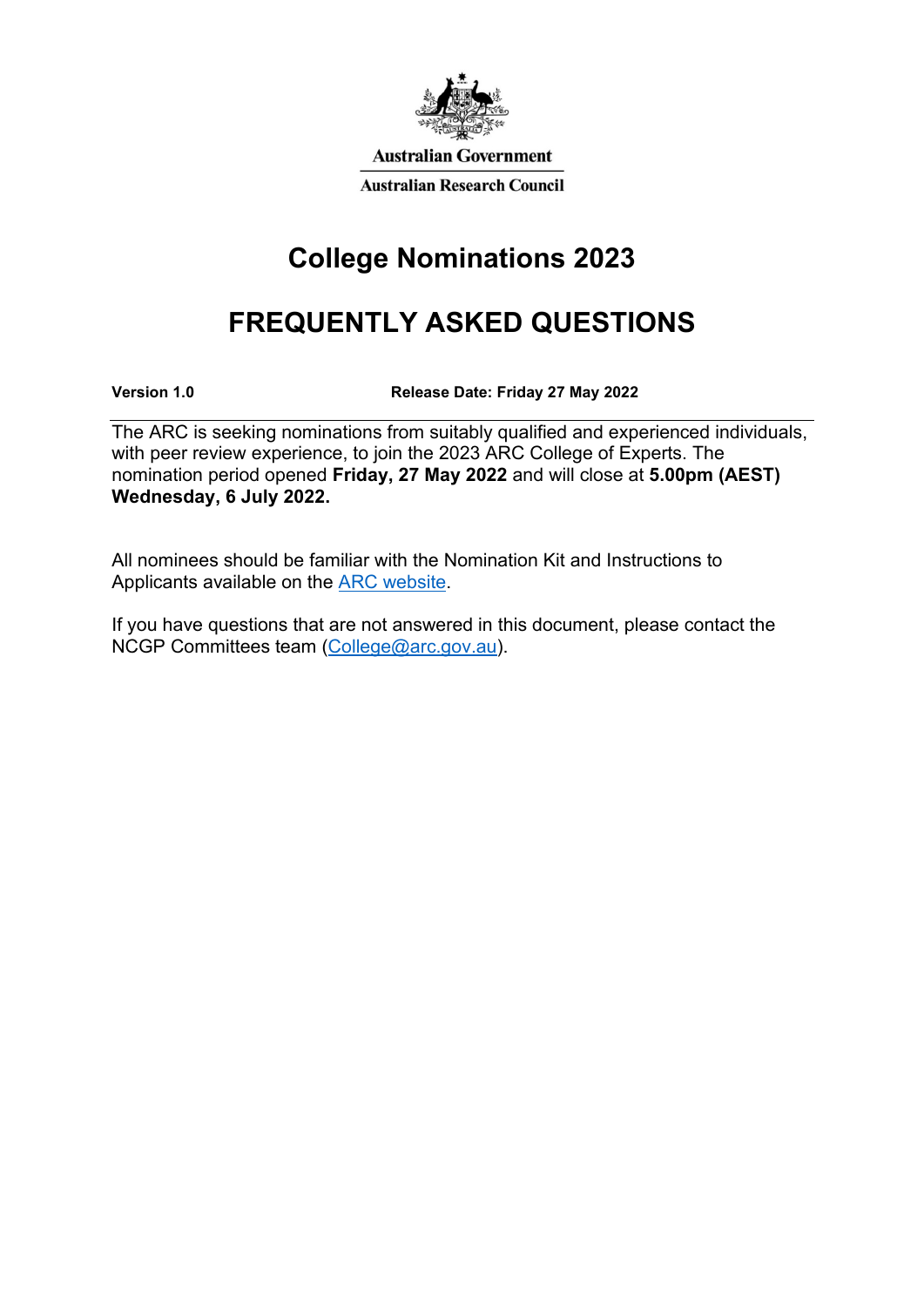#### Frequently Asked Questions

## Institutional Support

## **What level of institutional support do I need to demonstrate in the application?**

As stated in the [Nomination Kit,](https://australianresearchcouncil.sharepoint.com/:w:/r/sites/ProgramsBranch/Shared%20Documents/Committees%20Team/ARC%20College%20of%20Experts/2023/Web%20request%20documents/Attachment%20B_CN23_ARC_College%20of%20Experts_Nomination%20Kit.docx?d=w726416d2e2d64f929bb981c4f23e78e5&csf=1&web=1&e=HvBc92) there is a significant time commitment required by ARC College of Experts members. Having your nomination approved by an appropriate authority from your institution is an acknowledgement that the institution is supportive of you becoming a member of the ARC College of Experts and the commitment that it will require. No additional articulation is required.

#### Payment

#### **What remuneration do College of Experts receive?**

ARC College of Experts members, serving on a Selection Advisory Committee are paid a sitting amount of \$565 per day (GST exclusive) for up to ten (10) days per calendar year. The position of Panel Chair is paid an amount of \$635 per day (GST exclusive) for the period that the Member holds this position, for up to 10 days per calendar year. ARC College of Experts members will be paid \$45.45 (GST exclusive) for each completed assessment as other Carriage, and \$90.90 (GST exclusive) for Carriage 1.

#### **How are remuneration payments paid?**

Where College of Experts are affiliated with an organisation, the ARC makes the payments in accordance with ARC's contract with that organisation. It is at the discretion of the organisation how payments are then managed and attributed internally. For self-employed College of Expert members, the ARC will enter into a contract with that individual.

#### **Recruitment**

#### **How many nominations does the ARC usually receive each year and how many will be recruited in the 2023 round?**

The ARC typically receives around 400 - 500 nominations each year. This year we anticipate appointing up to 90-100 new members from the pool of nominees, to replace members of the College of Experts who will be completing their appointments and to meet the breadth of expertise required.

#### Referees

#### **Who should I ask to be my referee? Can I have an international referee?**

As specified in the [Instructions to Applicants,](https://australianresearchcouncil.sharepoint.com/:w:/r/sites/ProgramsBranch/Shared%20Documents/Committees%20Team/ARC%20College%20of%20Experts/2023/Web%20request%20documents/Attachment%20C_CN23_ARC%20College%20of%20Experts_Instructions%20To%20Applicants.docx?d=wa93cf3fbd69b4559bc47fd9c14704cf8&csf=1&web=1&e=gWm8OQ) you must provide details of three referees who can comment on your performance against the selection criteria. One referee must be your current or most recent supervisor. International referees may be included but are not required. At least two of your referees should be Australian based.

It is important that any referee has an understanding of the role of College of Expert members and can speak to your skills in assessment, your judgement, your discretion, your ability to work within a Committee and your ability to meet strict deadlines.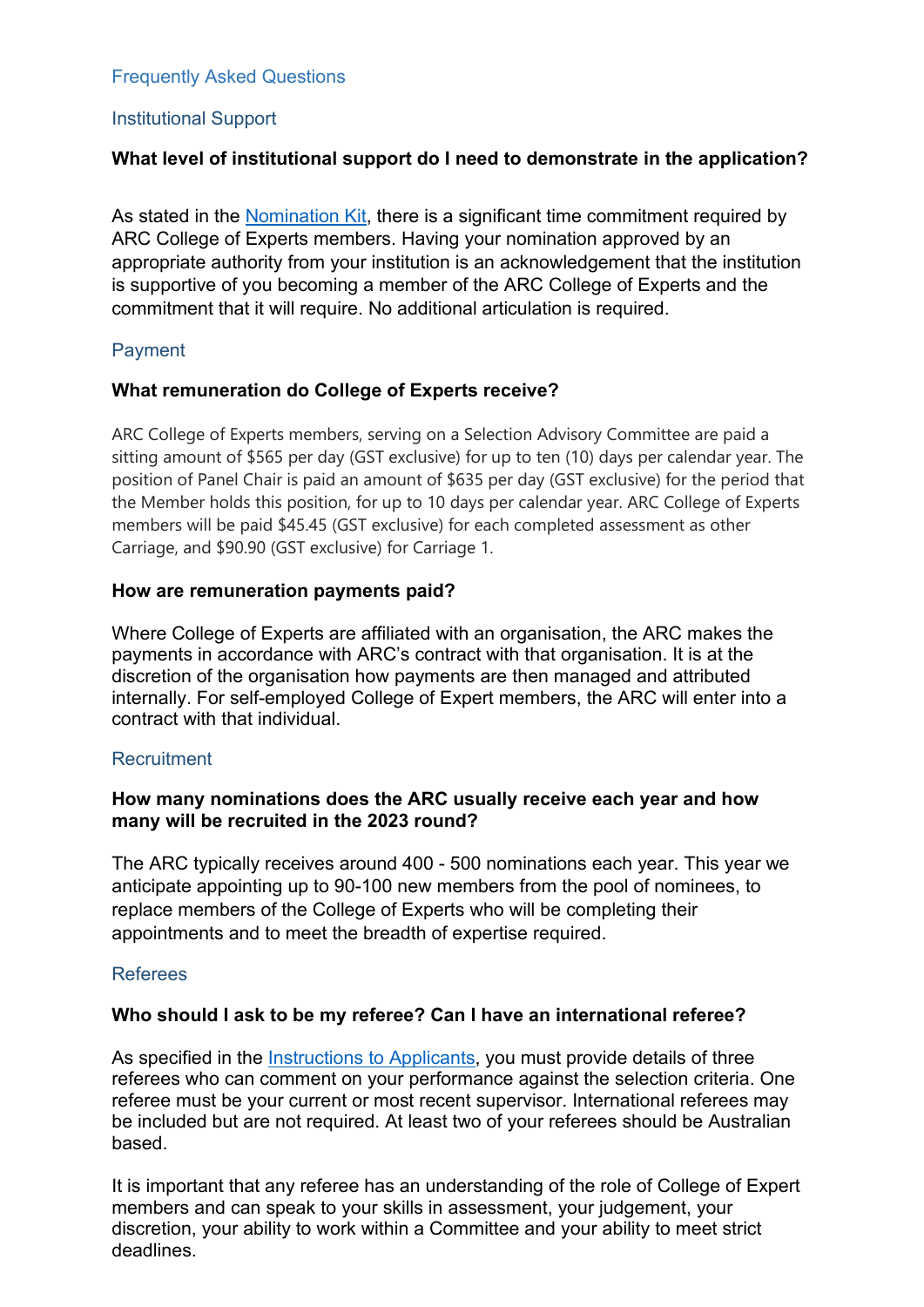It is recommended that you look at the selection criteria which can be found on the sample application form on the ARC website. This will assist you in choosing and briefing suitable referees.

#### **Do all referees need to write a referee report?**

No, referees will be contacted by phone. The ARC will approach referees for shortlisted nominees only.

#### Selection Advisory Committee

#### **What is a Selection Advisory Committee?**

A Selection Advisory Committee (SAC) is a committee that makes funding recommendations to the ARC CEO for applications submitted under the schemes of the National Competitive Grants Program. College of Expert members will be selected to become members of SACs for a particular scheme round. For some schemes, SACs may also include some non-College members.

#### Skills and experience

**Will you take into consideration the existing track record of a nominee as an ARC Detailed Assessor? Is there any expected number of detailed assessments a nominee is required to provide before one can apply to the College of Experts?**

It is beneficial if nominees have peer review experience with the ARC, but this is not essential and peer review experience with other funding bodies is highly relevant too. The ARC will take reliability of a nominee as an ARC Detailed Assessor into account, where applicable, but not the number of assessments completed as this differs significantly across schemes and research areas and is not comparable.

## **What does the ARC mean by "a strong emphasis placed on multi-disciplinary and cross-disciplinary expertise"?**

Members of the ARC College of Experts are expected to assess applications across a wide range of research areas as a generalist (General Assessor). Nominees should demonstrate their experience in conducting inter-disciplinary, multidisciplinary and/or cross-disciplinary work, and their ability to assess applications as a generalist as this is a critical part of the role.

## **What type of information is being requested about research across multiple sectors?**

The ARC recognises the diversity of skills amongst the research community, and this question is seeking information on where nominees have expertise across and between different parts of the research and innovation system, nationally and internationally. This is an opportunity to build the future profile of the College of Experts, is an important aspect of the College of Experts but is not a selection criterion in this round.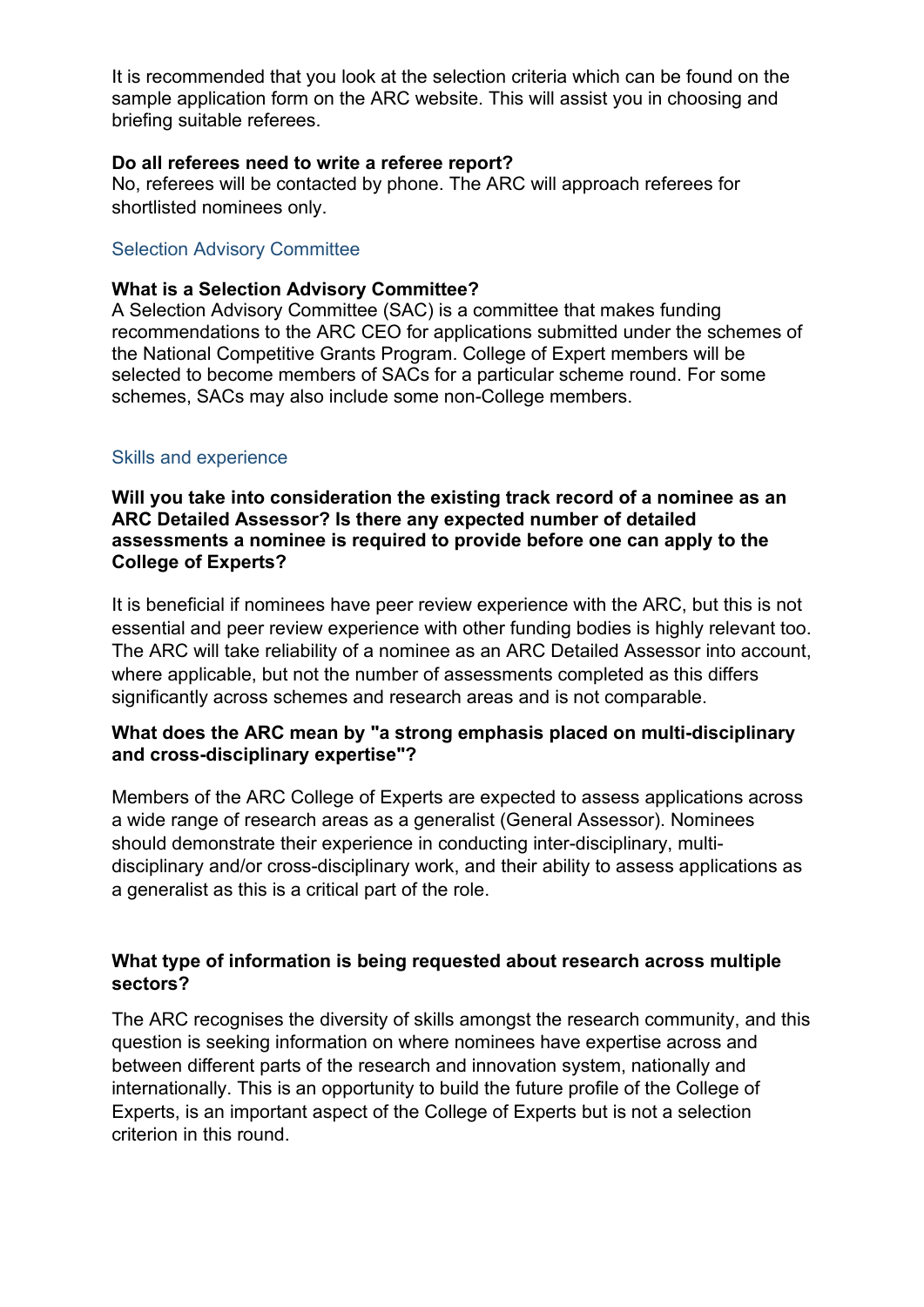## **If my nomination is unsuccessful, will I be provided with feedback and should I apply again?**

The ARC conducts the College of Expert nomination process on an annual basis. In selecting the new ARC College of Experts members, we will take into account the skills and experience of all nominees as well as discipline coverage and diverse representation across the College of Experts. The selection each year is a competitive process also influenced by the expertise of the departing and remaining members.

Unsuccessful applicants are encouraged to re-apply in future rounds as their individual skillset may be needed in a different year. The ARC will not provide feedback to unsuccessful applicants.

# **Who selects the members of the ARC College of Experts?**

The ARC CEO appoints the members of the College of Experts, informed by an internal selection process involving ARC Executive Directors and referee reports of shortlisted nominees.

# **Travel**

## **Can you confirm whether College of Expert members will attend selection meetings in person in Canberra or online?**

The ARC is currently successfully conducting SAC meetings via video conference due to ongoing COVID-19 impacts, this may change in the future. Each time an ARC College of Expert member is appointed to a SAC, the ARC will advise in advance the SAC meeting arrangements.

The ARC will cover reasonable travel costs, if applicable, for attendance at selection meetings in Canberra.

# **Workload**

# **Is the level and depth of reading required by a SAC member (General Assessor), equivalent to providing a detailed assessment?**

There is quite a significant difference between the Detailed Assessor role and that of a SAC member who provides a general assessment.

A Detailed Assessor is expected to read the application and provide a written assessment and scores against the selection criteria. A SAC member will read the application, detailed assessments for that application and the applicant's rejoinder and then provide scores against the selection criteria. In addition, a SAC member is expected to prepare for the selection meeting, including careful consideration of the budgets of highly ranked applications and communicating with other SAC members. At the selection meeting SAC members must be ready to discuss the applications they have been assigned to and make funding recommendations, as well as contribute to overall discussions.

## **What is the expected workload for a member of the ARC College of Experts? Are members expected to be available all year round?**

The individual workload of College of Expert members is difficult to quantify in hours and may vary across schemes and years. ARC College of Experts members may be called upon to assign, read and assess, up to 150 to 200 funding applications each year depending on the schemes they are assigned to. The number of meetings, volume of assignments and assessments vary per year according to the scheme and